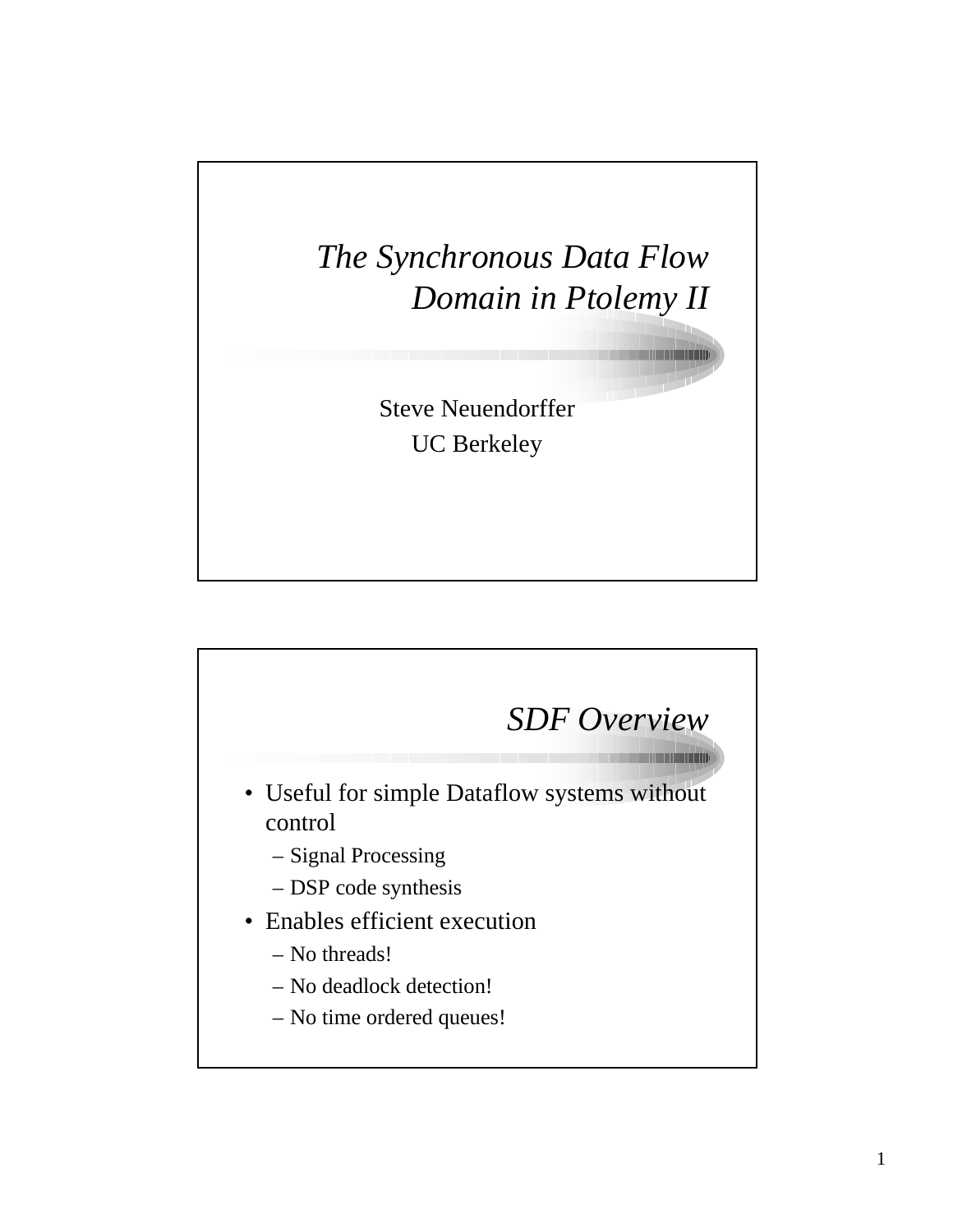## *SDF Requirements*

- Data rates on each port are constant and known a priori
	- unspecified rates are assumed to be one
- Delays are added to avoid deadlock – represented by initial tokens
- Graph is consistent (a static schedule exists)

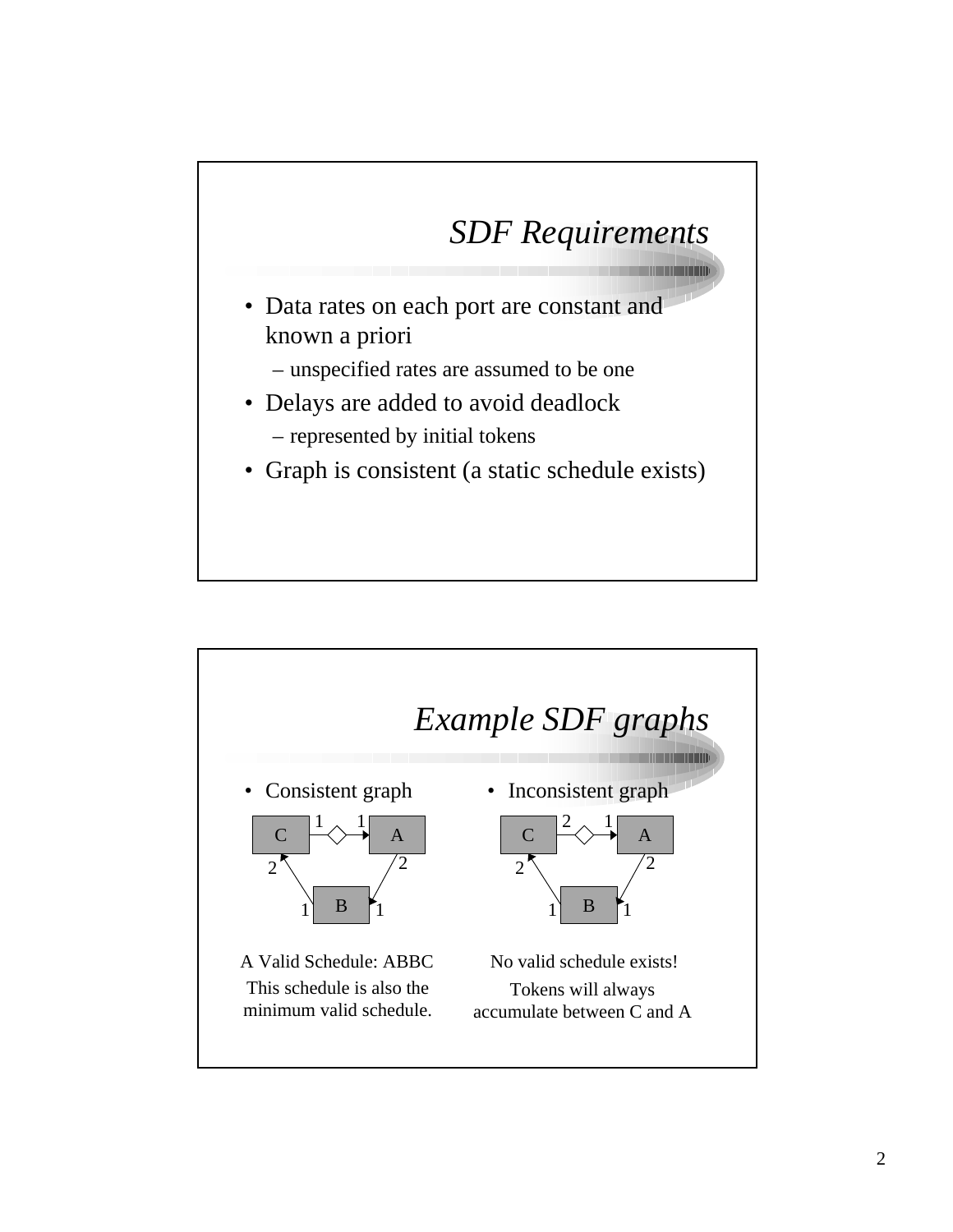## *SDF Operation*

- Scheduler creates a minimum valid schedule, if one exists.
	- Buffers on relations have bounded size
	- Each actor fires the minimum number of times necessary.
- Schedule is executed an integral number of times for each firing of the system
- Only linear (Single Processor) schedules are currently supported.

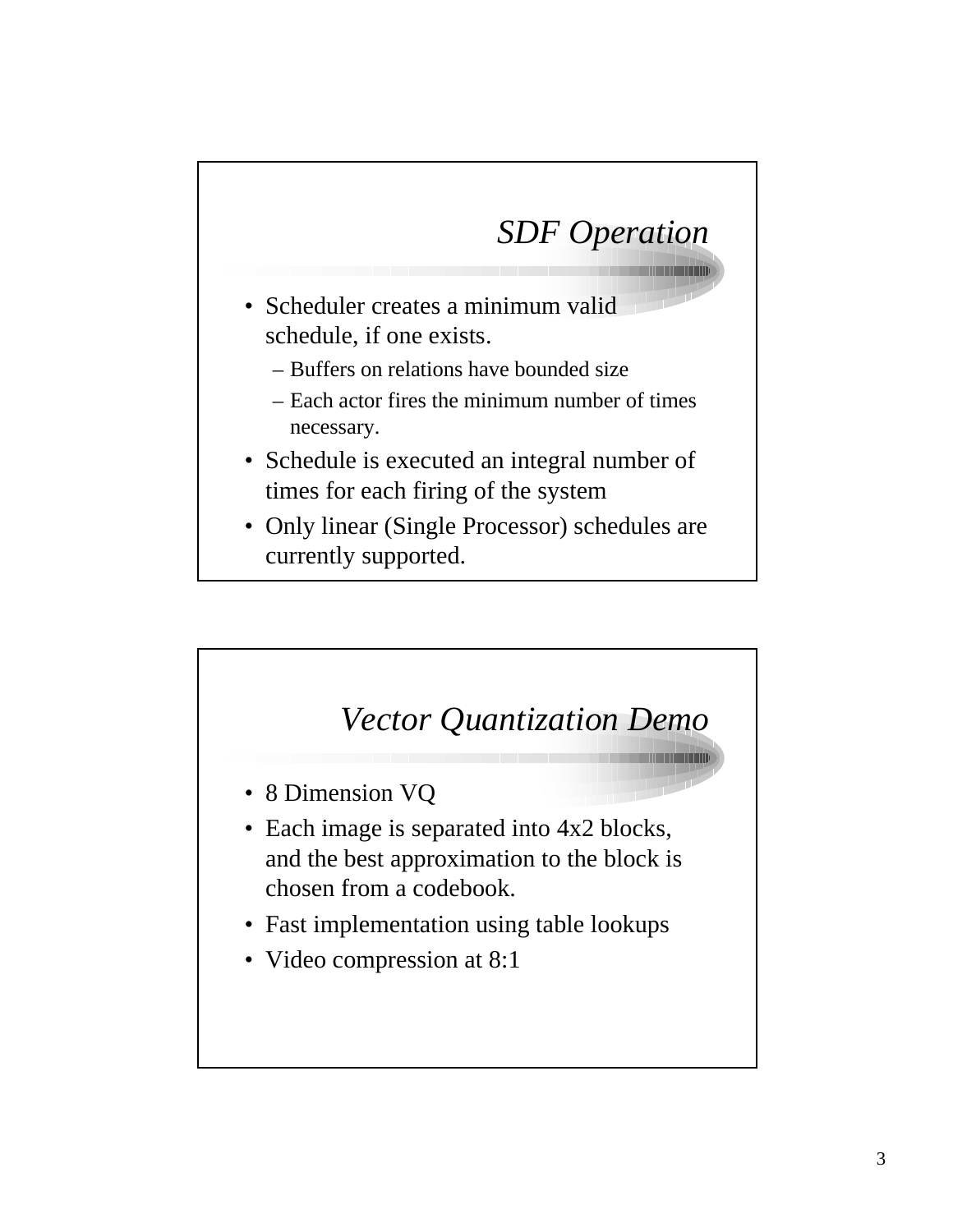

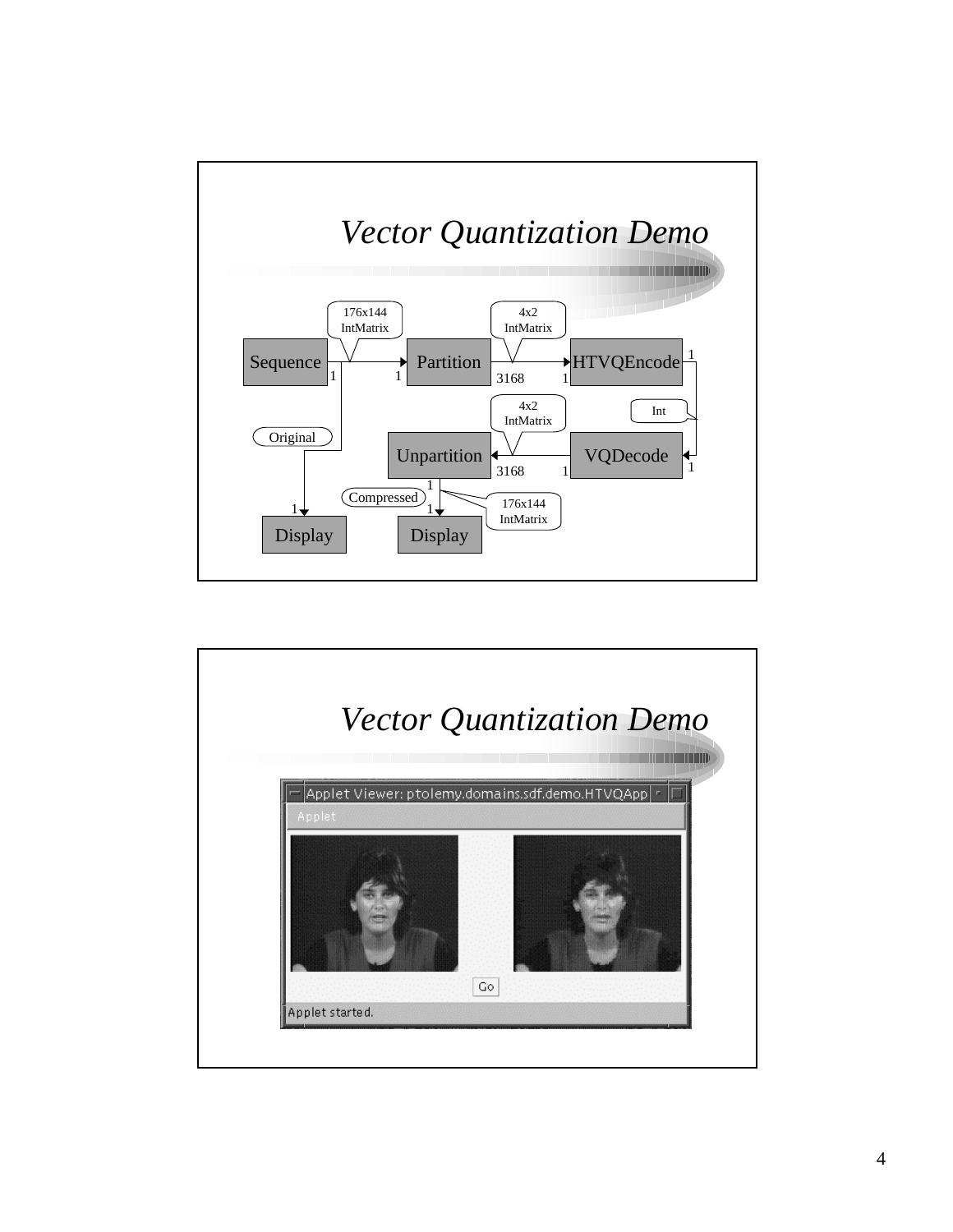## *Expression Demo*

- Based on Expression Actor
	- Type Polymorphic
		- Works with any ScalarToken
	- Domain Polymorphic
	- Shape Polymorphic
		- Operation depends on number and type of ports
	- Performs arbitrary arithmetic on input scalar tokens

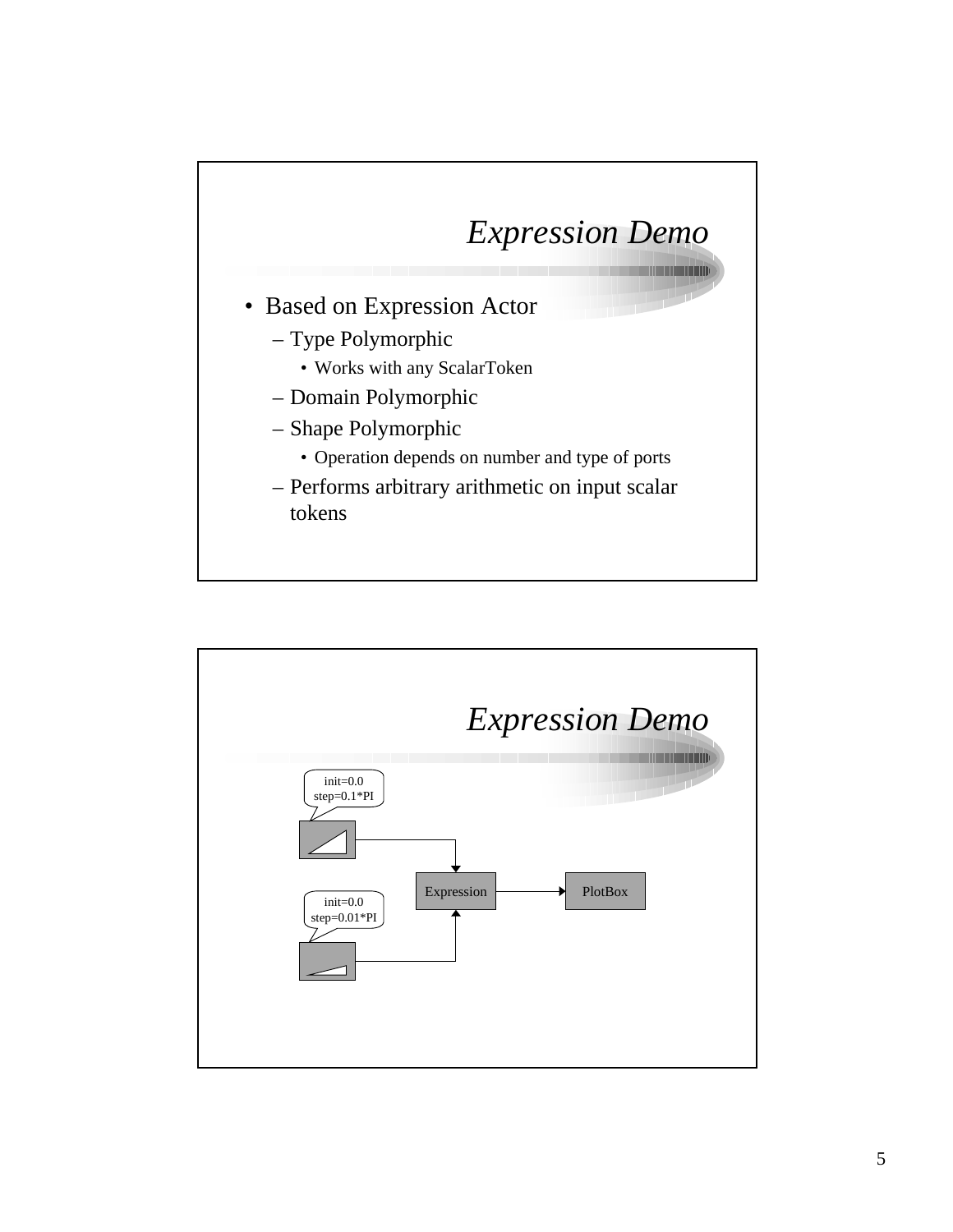

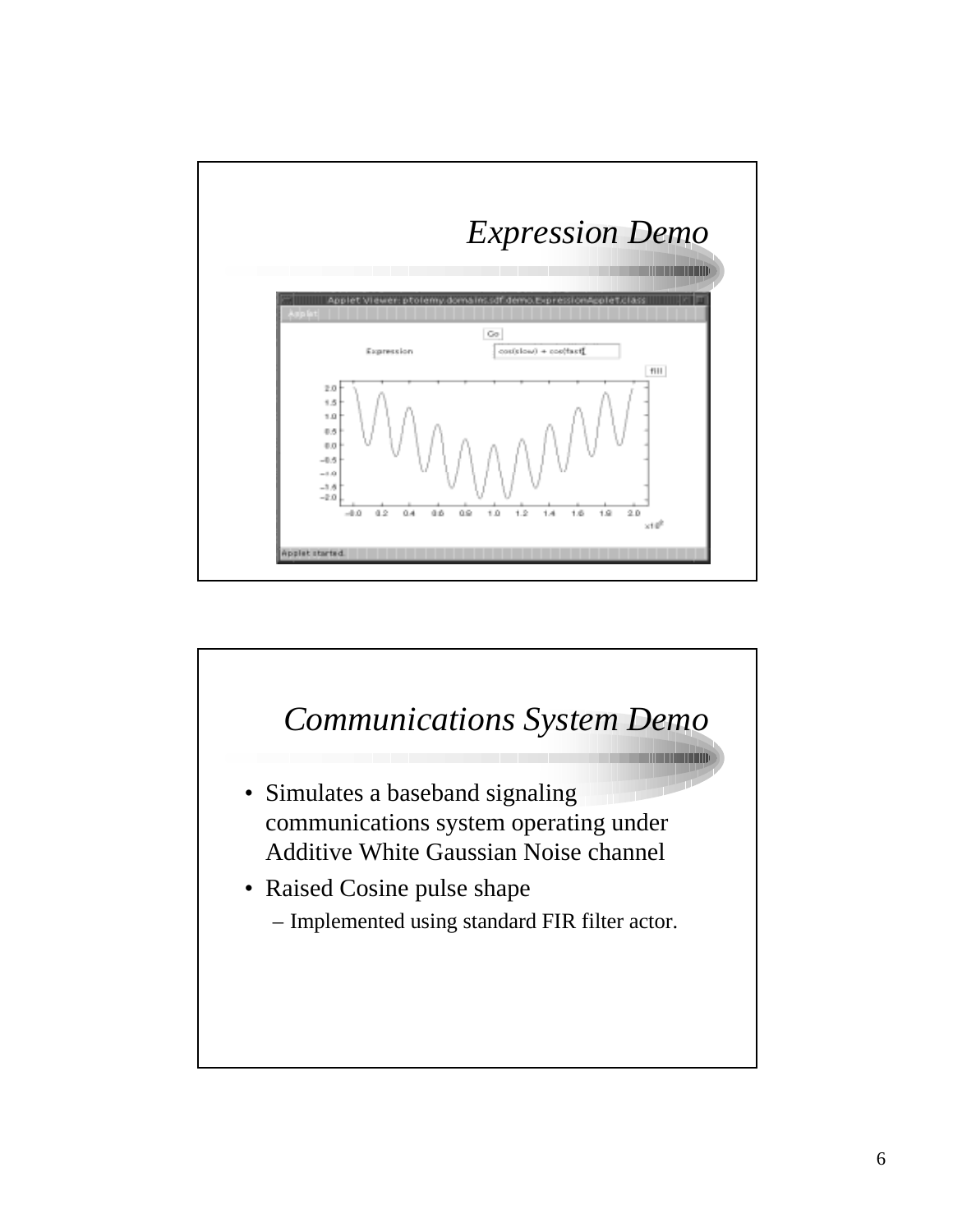